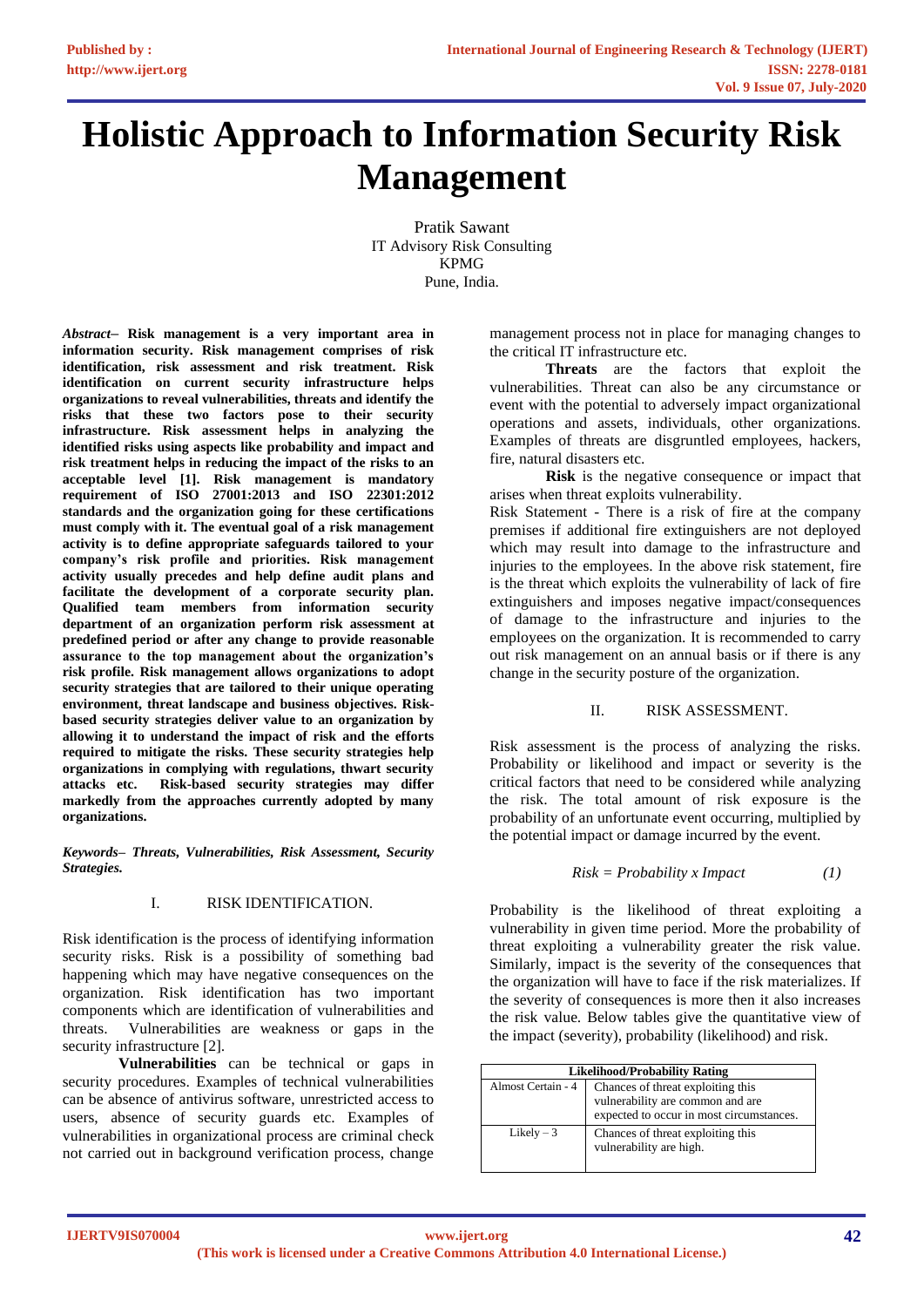| Moderate - 2 | Chances of threat exploiting this<br>vulnerability are low to moderate. There is<br>a reasonable probability that this threat<br>shall manifest. |
|--------------|--------------------------------------------------------------------------------------------------------------------------------------------------|
| Unlikely - 1 | Chances of threat exploiting this<br>vulnerability are low.                                                                                      |

Table 1.0 - Likelihood/Probability Rating

| <b>Impact/Severity Rating</b> |                                                                                                                                                                                                      |  |  |
|-------------------------------|------------------------------------------------------------------------------------------------------------------------------------------------------------------------------------------------------|--|--|
| Severe - 4                    | A risk event that, if occurs will have a<br>severe impact on achieving desired results,<br>to the extent that one or more critical<br>outcome objectives of an organization will<br>not be achieved. |  |  |
| Very High - 3                 | A risk event that, if occurs will have a<br>significant impact on achieving desired<br>results.                                                                                                      |  |  |
| $High-2$                      | A risk event that, if occurs will have a<br>moderate impact on achieving desired<br>results.                                                                                                         |  |  |
| $Low - 1$                     | A risk event that, if occurs will have a<br>minor impact on achieving desired results.                                                                                                               |  |  |

Table 2.0 – Impact/Severity Rating

The impact can further be specified in a context that is relevant to the business objectives of the organization such as financial impact, customer/client impact, reputational impact and regulatory impact.

| <b>Impact/Severity</b> |                 | <b>Risk Rating</b> |               |                          |
|------------------------|-----------------|--------------------|---------------|--------------------------|
| Severe $(4)$           |                 | 8                  | 12            | 16                       |
| Very High (3)          |                 | 6                  |               | 12                       |
| High(2)                |                 |                    | 6             | 8                        |
| Low(1)                 |                 | 2                  | 3             |                          |
| Probability/Likelihood | Unlikely<br>(1) | Moderate<br>(2)    | Likely<br>(3) | Almost<br>Certain<br>(4) |

Table 3.0 – Risk Rating

| <b>Severe Risk (12-15)</b>  | Discontinue operation and /or immediate<br>corrective action required.        |  |
|-----------------------------|-------------------------------------------------------------------------------|--|
| Significant Risk (8-<br>11) | Corrective action needed. Action to be taken in<br>short term as appropriate. |  |
| <b>Moderate Risk (4-7)</b>  | Attention required.                                                           |  |
| Minor Risk $(1-3)$          | Implement practicable short-medium term<br>control measures.                  |  |

Table 4.0 – Risk Description

It is recommended that information security team to draft the identified information security risks in the risk assessment report/template.

# III. RISK TREATMENT

Controls must be identified and implemented to mitigate the identified risks. Identification and implementation of controls will involve cost benefit analysis. Cost benefit analysis will ensure that cost of implementing the controls do not overshoot cost incurred after risk materializing. Different types of controls are **Detective controls Preventive controls and Corrective controls** [3].

Detective controls (e.g. – Intrusion Detection System) will detect the threat in advance and alert the administrator so that threat can be eliminated before exploiting the vulnerability. Preventive controls (e.g. – CCTV cameras, Access controls) will prevent the threat from entering the system with their presence. Corrective controls (e.g. – Audit Trails) are used to conduct root cause analysis so that the threat doesn't exploit the vulnerability again.

The different types of risks involved in a risk assessment activity are **Inherent risk, Gross risk, Net risk and Residual risk.** 

Inherent risk is the risk that is raw or untreated. Inherent risk value is derived by assessing the risk without taking any efforts to reduce the likelihood or impact of the risk. **Gross risk** is the risk value derived by assessing the risk after taking into consideration the existing controls that are in place to mitigate the risk. **Net risk** is the risk value derived by assessing the risk after implementing new controls to further mitigate the risk. **Residual risk** is the risk that remains after treating the risk since in an ideal condition risk cannot be eliminated.

To treat the risks, organizations must identify an acceptable value of risk. The acceptable value can be derived by assessing the information security posture of the organization, client/customer requirements, Regulatory requirements and top management thought process. Risks having net risk value lower than the acceptable value can be accepted. Organizations must ensure that the residual risk value is lower than the acceptable value. Risk treatment involves risk treatment plan. Risk treatment plan consists of options to treat the risk like risk acceptance, risk avoidance, risk mitigation and risk transfer.

**Risk acceptance** is admission or approval on the risk by the management. If the risk is accepted, then it does not require further treatment or mitigation. Such risks can only be monitored on a periodic basis. **Risk avoidance** is rejecting the activity, project etc. that comes with significant risk value. Organizations reject/avoid certain activities, processes and projects that have significant risk associated with them that can posses' threat to the objectives of the organization. **Risk Mitigation** is treating the risks by implementing new controls so that likelihood and impact are reduced to an acceptable level. **Risk transfer** is transferring the risk to a third party so that cost/impact incurred after the risk materializing can be recovered. Insurance is an example of risk transfer. CISO and head of the departments shall be consulted before proceeding with the risk treatment plan.

**IJERTV9IS070004**